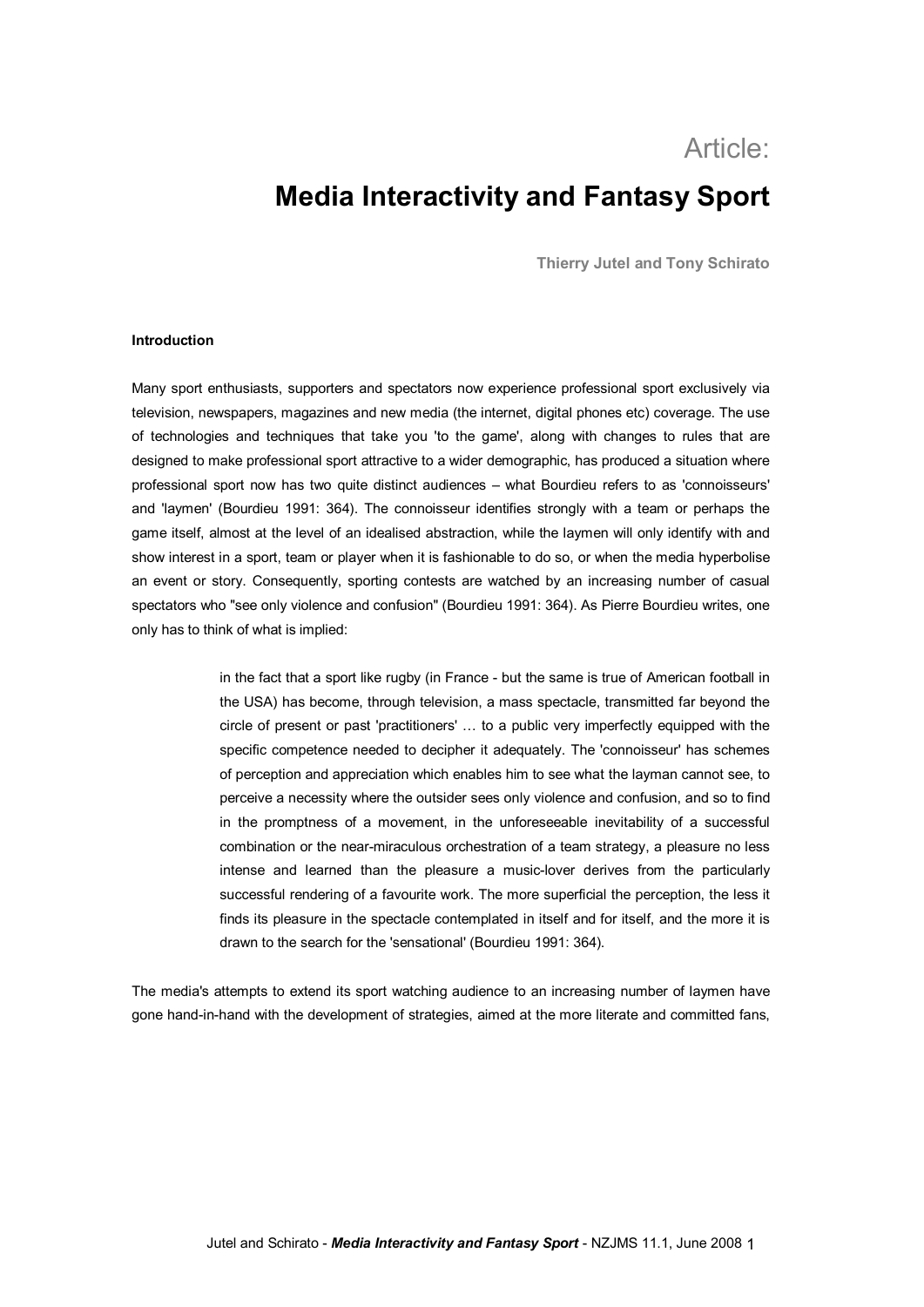that seek to commoditise sport in a more detailed, lucrative and intensive manner (see Horne et al 1999; Rowe 1999; Whannel 2002; Crawford 2005). The most important of these is what is referred to as interactive dimension of contemporary media sports coverage.

#### **Media Sport and the Lure of Interactivity**

Media interactivity in the field of sport functions as both a lure and a way of transforming a viewer's relation to a game. At a basic level it brings audiences into the sports-media mix. So on the BBC Sport website, for example, there is a 'Have your say' facility (recently updated to a page called '606'), a boxed section which allows fans to offer brief general comments on contemporary sports events and issues; the live update of scores and incidents from European Champion's League and international soccer games interpolates television viewer's predictions and reactions; and from these facilities there is a link to a site where, while a game is in progress, those same fans can rank and evaluate (by providing a score of out ten) player performances. As the introduction to the site declares 'BBC journalists and 606 site managers contribute – but 95% are written by you' (BBC 2008). The comments are necessarily inane and the content irrelevant: the point is that the viewer is now part of the story and is authorized and encouraged to contribute even in the form of a contribution to a telephone 'rant line'.

The BBC site shows the extent to which major sport websites have taken on the pedagogical task of acquainting the masses with a variety of sports and their rules, skills, histories and cultures, and by extension turning them into sport fans and consumers - very much akin to what happened with newspapers in the early part of the twentieth century. Interactivity serves this purpose by turning the viewer-as-consumer into part of the text that is being consumed. The fact that the game is taking place is not enough; the response of the fans must be inscribed into the logic of the spectacle even if that response functions as a tautological assertion of the fans' presence. As a European Champions League game is updated play-by-play ('Shot by Ronaldo on Milan goal high and wide right etc'), the fans comments are not just interpolated into the information stream as forms of evaluation/metacommentary ('United getting on top'; 'We need to make more of these chances'), but initiate dialogues and threads that generate their own mini-audiences and participants, with topics of conversation that are usually, but not necessarily, tied to the game at hand.

This is not specific to the BBC site. The Australian Football League (AFL) website 'Bigfooty' provides forums for fans of the teams, where participants produce threads on issues such as team selections, best players, trade news, injuries, club politics and anything else of relevance, as well as posting photographs and clips (of match highlights, brawls, etc). There is also a page for discussing/commenting on games 'as they happen', involving both sets of fans. If a match is particularly close, or informed by dramatic changes in the score line, then that will tend to be the focus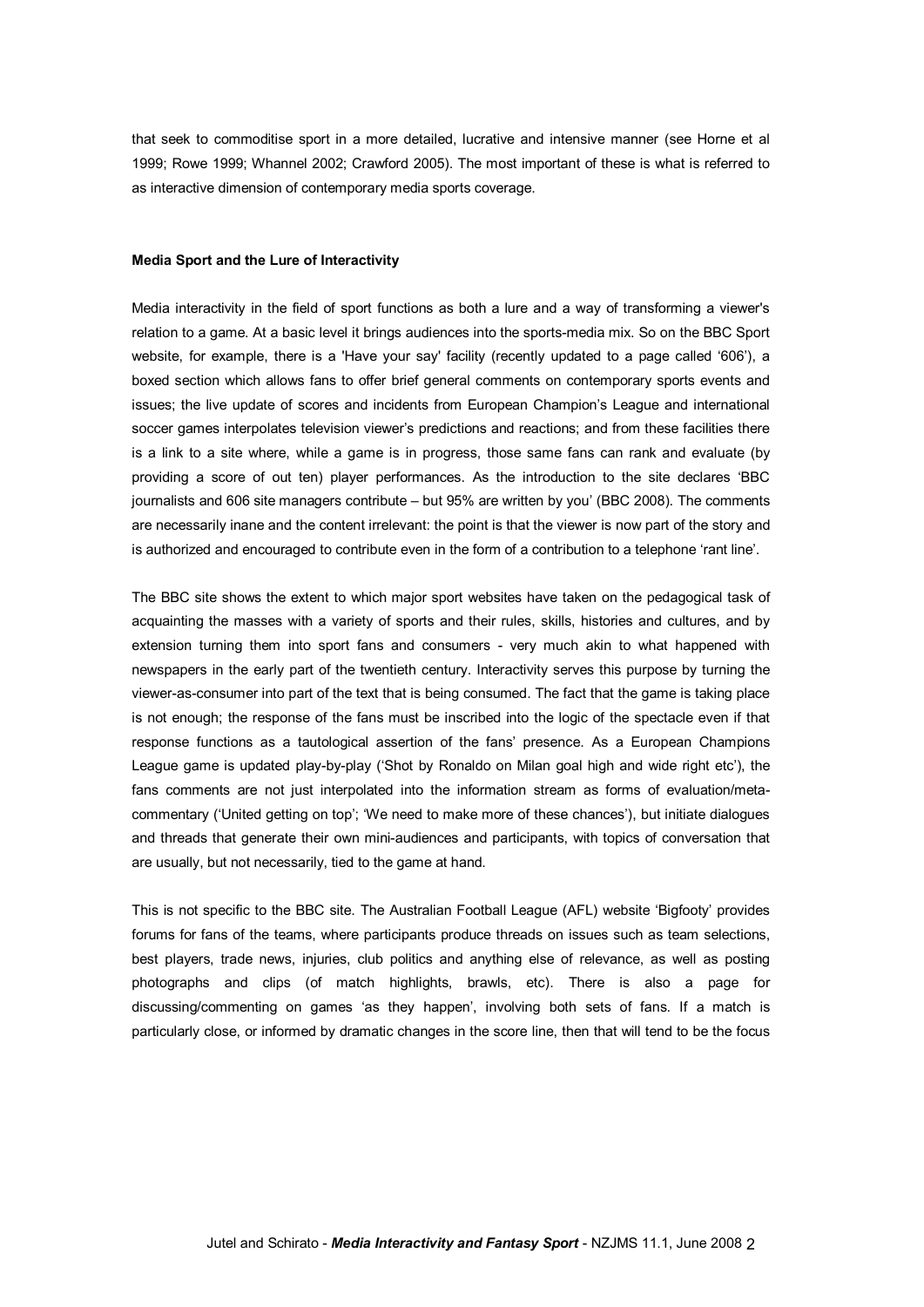of comments. However, and as is the case with all mediated sporting contests, games can go through very dull periods were little or nothing of significance is happening; or even worse, the match can sometimes be over as a contest within the first half. This leaves plenty of time left to play, with the likelihood of a loss of audience interest, attention, involvement and presence. This is the main attraction and advantage of interactivity as an incitement to, and a form of, (self)consumption: watching oneself and other fans-as-correspondents in action – as part of the game, and more generally the media – takes up the slack when the game fails to deliver or generate excitement or passion. Instead there is ritual and/as entertainment. At an initial level participants will introduce themselves, briefly ('I'm Buddy, a Hawk's fan'), ask questions ('Is Mitchell injured?'), provide information often derived from the still privileged position of watching television coverage of the game ('Starting to rain'), and boast about their team or disparage opponents. But more often than not forms of involvement and comments take on a life of their own, usually tending towards the ludic: too many undifferentiated or naïve questions about the absence of a particular player or the state of the game, for instance, will produce mock versions and responses that continue throughout the game, almost as a parody of the 'chant and response' activities of live crowds at British football games. This is analogous to the situation with talkback radio, where the listener's reactions and opinions are given a public voice and airing; but it also mirrors the (inter)activity of events such as the Wellington (New Zealand) Rugby Sevens competition, which attracts large crowds (a high percentage of whom would correspond to Bourdieu's 'laymen') composed mainly of people who dress up and perform in an over-the-top and parodic manner (men dress as nurses, grown women as schoolgirls) – specifically for the amusement and entertainment of television cameras and their audiences. The unwritten contract which underlies the crowd's involvement is that of a requirement to perform as seen on television in previous tournaments or through the promotion for the tournament. During the tournament, the spectators in the stadium have no expectation and no means to pay attentionto results, the tabulation of scores into pool standings, progression through quarter finals, semi finals and finals of the three parallel competitions (bowl, plate, cup) since no such information is posted even on the giant screens. And nobody seems to mind.

An interactive dimension of some kind is now a necessary aspects of every major sport website, and in the most popular sites the level of interactivity is becoming both more pervasive and sophisticated. The BBC sport website initially had one link on its home page where correspondents could send in to the-point one liners about the event of the moment or day ('Sack the coach', 'Chelsea players are a disgrace'). But as the relatively basic mix of scores, reports and analysis has now burgeoned to include pages with photographs, tips and tactics tutorials, comic parodies, dietary advice, health and fitness programs, celebrity diaries, blogs, movable line-up predictors, gossip/rumours, and audio-visual clips (the latest goals, violent incidents, how to improve your butterfly stroke, etc) – most of which have an interactive facility (rate this article on a scale of 1 to 5, provide your own tips and advice).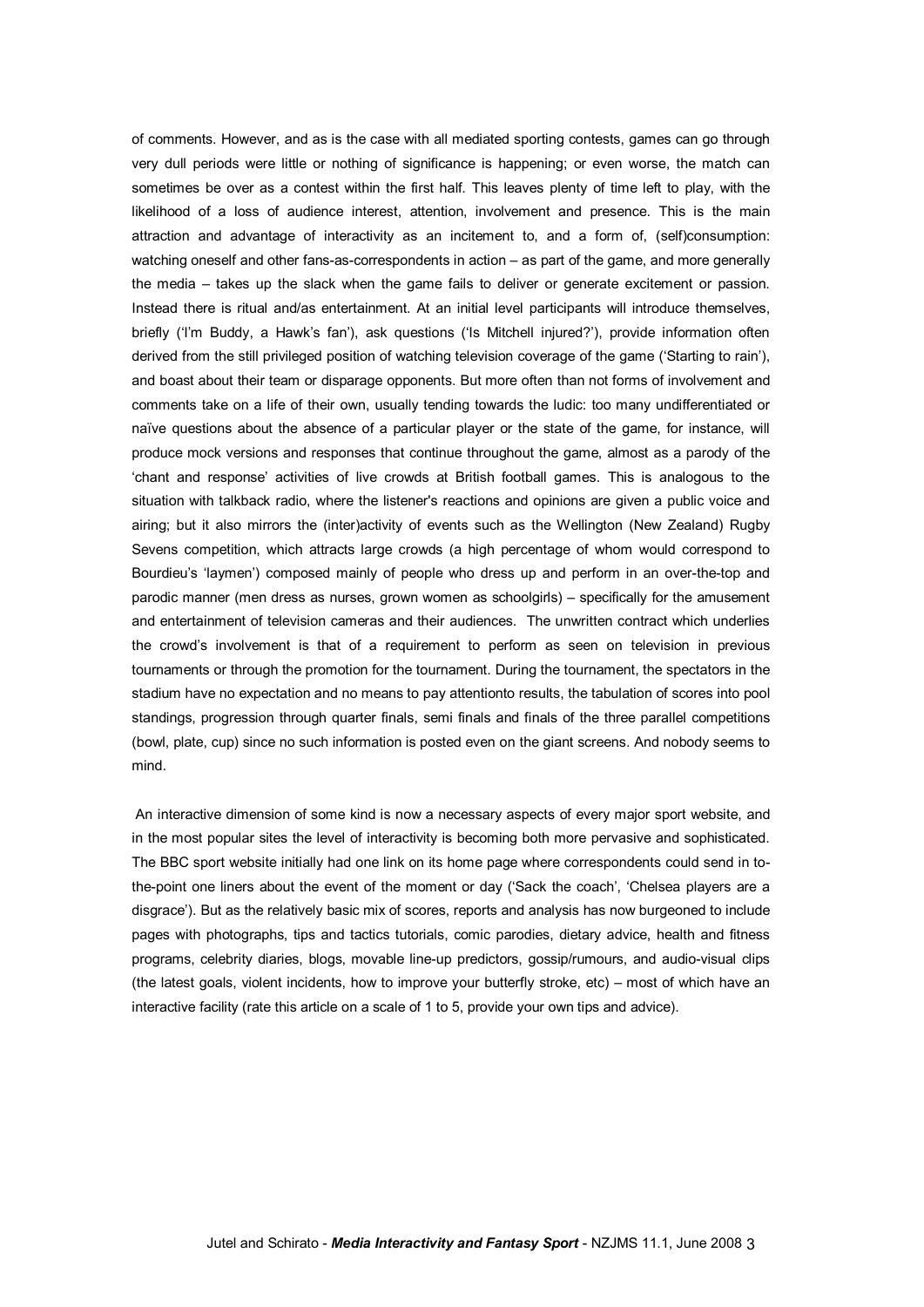This interactive facility is also becoming part of other forms of media sports coverage. The UK BSkyB's digital service, for instance, allows viewers to choose their own camera angles and frames, and split the screen to display different games or to show a sporting event and the various betting odds available. As an English Premier League game is being played, viewers can edit the coverage in real time. The particular technological mediation of sporting contests is used almost exclusively to facilitate and incite desire and consumption: in breaking down each minute or aspect of play, the spectator is thoroughly and pervasively integrated into what Baudrillard refers to as "a world of generalized hysteria" characterised by a "flight from one signifier to another" (Baudrillard 2003: 77). The BSkyB facility produces a hystericized form of watching, albeit in a very focused and detailed way: the viewer uses the available technology and her/his presumed literacy to break the game down into signs and sites of consumption (moments, angles, frames, patterns and tendencies) with the promise of returns (the pleasure of knowing, finding and predicting).

## **Fantasy Sport**

The lure of interactivity is perhaps even more germane to fantasy sport – to the extent that it produces entirely new sets of relations between spectators-as-fans and sporting contests, and transforms what Jonathan Crary would refer to as the 'visual regime' (Crary, 1998) of sport spectatorship. Fantasy sport started in the USA, either forty (Shipman 2005) or just under thirty years ago (Isidore 2003; Smith et al 2006), depending on the criteria you privilege (earlier leagues were small and private, later leagues larger and more public, and were often located in and played through newspapers). The first leagues started with "owners compiling weekly stats with various sports newspapers, such as the Sporting News" (Isidore 2003: 1). Competitions moved quickly to, and are now played mainly on and through, the internet (see Shipman 2005): it had the advantage of being able to provide services "that would quickly crunch the stats and send out standings via e-mail or post them on a Web site", which gave the games "explosive double-digit growth through most of the 1990s" (Isidore 2003: 1). This initial level of growth has been maintained: a study conducted in 1999 estimated that in the USA almost 30 million people aged eighteen and over played some form of fantasy sport, which translated to 15% of that particular demographic (Zillgitt 2000: 1). Although the earliest games were started by baseball fans, currently the most popular fantasy sport is the National Football League (NFL) with "93% of fantasy players participating … More than 60% play fantasy baseball, while other sports account for 30% of the market or less" (Woodward 2005: 13).

Fantasy players process all the available information and statistics and function as virtual managers who draft actual players, or bid for them in auctions, and form virtual squads/teams that usually replicate real numbers and positions (an ice hockey team based on the NHL will have centres, wingers, goalkeepers and defenders). The leagues then take the statistics from NHL games (goals, assists etc)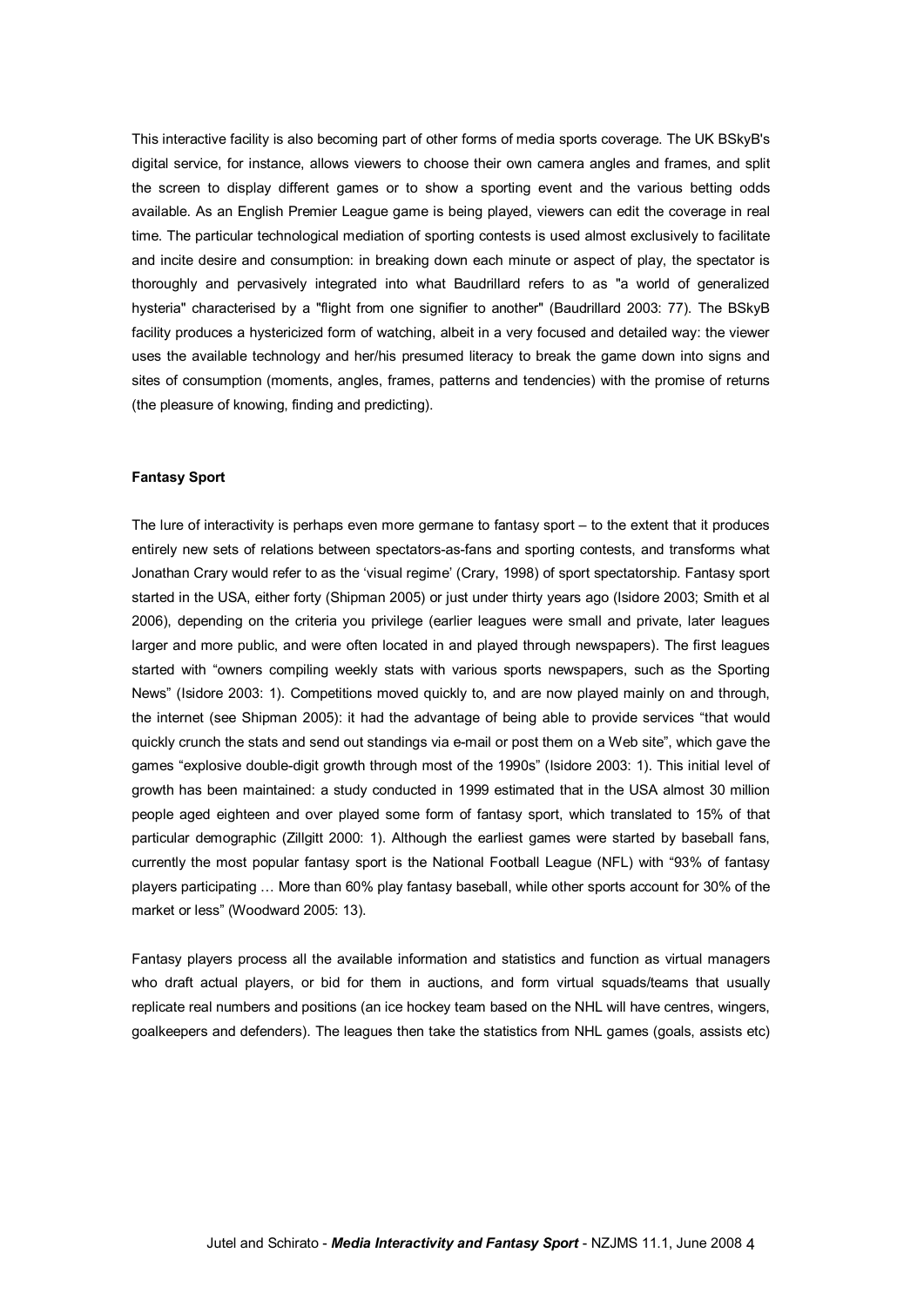and transpose those to fantasy league games. While the Ottawa Senators are beating the Edmonton Oilers by five goals to three, the statistics generated by that game are being used (often immediately) in thousands of fantasy leagues to determine results. Many leagues are hosted by the sports section of large internet news sites (Yahoo, USA Today, Fox, CBS), although an increasing number are run by private providers as businesses; fantasy sport attract up to thirty million players in America alone (Shipman 2005). They are served by an increasing number of specialist magazines, television sports shows and internet file providers (Shipman, 2005: 2) who give advice on who to draft or pick up from the waiver wire, track injuries and statistical variations, and rank players week-to-week according to their fantasy (rather than their professional) value.

The factors that characterize interactive sports betting also strongly inform fantasy sport. In fantasy leagues virtually every aspect of a particular sport is potentially available, and is produced, as a site of significance. So what's the difference with betting? Providers such as Yahoo have default settings to which most public leagues adhere: a public ice hockey (NHL-based) league, for instance, will make use of obvious categories such as goal scoring and assisting, as well as reasonably cognate or logicallyderived variations such as a player's plus/minus rating (based on whether their team scored or conceded goals while they were on the ice), power-play or short-handed points (goals and assists achieved with a numerical advantage or disadvantage), game-winning goals, and shots on goal. However they also include esoteric categories such as points-in-minutes (PIMs), which is predicated on a complete inversion of conventional logic. When a player receives a two minute penalty, say, he hands the opposition a considerable advantage (they are playing with an extra man for that period), so it makes sense that taking a penalty would constitute a negative score - but in most NHL-based fantasy leagues acquiring PIMs is a positive category. A fantasy sport participant watching or following a game can sometimes be completely oblivious to who is winning, or which players are playing well or scoring goals: instead they may be focused on animosities between players that could lead not just to minor infractions (tripping, high sticking), but to violent confrontations that will earn a player a five or ten minute penalty. Those penalties are translated in positive points for the fantasy game players. The production of game statistics that is inherent to the connoisseur's appreciation of sports have been translated into parallel scoring systems and the manufacturing of results which bare no immediate relation to the sanctioned games' outcomes.

This process has a strong temporal dimension, as well: fantasy managers follow the minutia associated with players, games and competitions over the course of the season, sometimes throughout most of the day, every day. In leagues based on sports that only play two or three days a week, such as the NFL, the English Premier League or Australian Rules, the focus is relatively condensed - and therefore particularly intense. During the NFL season on a Sunday (USA time) fantasy managers will shift back and forth from television sets to computers following and taking in different developments and information (touchdowns, field goals, yards gained by running backs, quarterback pass completions,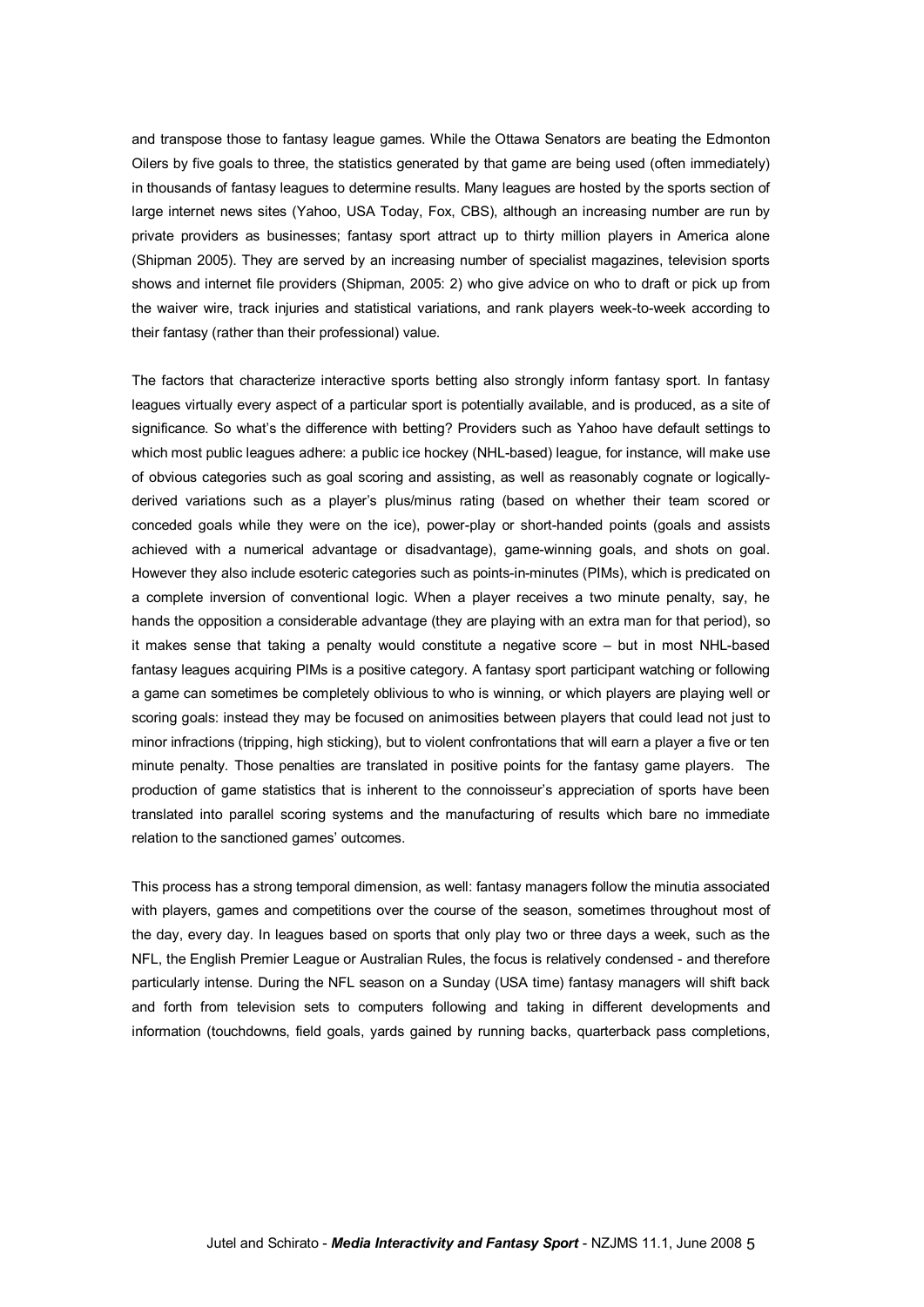tackles and sacks recorded by individual defensive players, injuries, changes to the state of the game which necessitate the quarterback on one team to throw at all cost) – and this will be drawn out from the first kick-off (at 1pm eastern time) until the end of the last game that night (Pacific time). In leagues based on sports that are played most days (NHL, MLB) the level of frenetic intensity is not so much reduced as extended and subject to pulsations of intensity. There are days when all teams play, such as Saturday with MLB and Thursday and Saturday with the NHL. But even on days when there are only a few games being played (Sunday in the NHL, say) the significance of a particular category of scoring, and hence the level of intensity of focus and involvement, will fluctuate depending on the state of play in the fantasy competition: the real game may be decided by halftime, and consequently of little interest to conventional ice hockey fans and spectators, but to numerous fantasy players any development (a meaningless goal or penalty incurred) or even non-development (no goals would mean a shutout for a goalkeeper) is potentially vital.

While games, and the statistics they produce, constitute the prime concern of fantasy players, their extended temporal involvement and focus is not actually dependant on whether or not games are being played. Fantasy sport never rests: there are always texts, sites, information, news, trends, rumours, rankings, statistics, discussions, lists, trades and other developments to consider. The Yahoo sport site has a fantasy section which links to five different NFL-based games; major fantasy games based on college football, the NBA, the NHL, and the MLB; and less utilized games involving sports such as golf and car racing. The general fantasy page provides links to generic articles and sites, updated daily, pertinent to each fantasy game. For the NFL-based games there are articles on the best free agent/waiver wire pickups (players still available in most leagues), advice about who to trade away and trade for and what to offer, which under performing players are likely to improve, who to start and bench each week (depending on match-ups); and lists and rankings of players both generally (the top fifty or hundred players) and by position (for instance, the top twenty running backs each week).

League home pages provide information about the teams involved, their managers, progress scores and tables (which will vary depending on whether the league uses a rotisserie or head-to-head format), schedules, which players were drafted in what order, current rosters, recent transactions, messages ('smack' talk or boasting, exchanges, debates, suggestions), and more links to expert advice and information (injuries, competition for positions, 'stock market' fluctuations, scouting reports, statistics about player involvement). There are also a link to each team's own page (which contains a record of the players on the roster, upcoming games, past results and player positions), and another to all players in the league, searchable via temporal (last week, last month, this season, previous seasons, month by month each previous season) and generic categories including positions (all running backs, tight ends, linebackers), ownership status (players in my team or that of my immediate opponent, all owned players, all free agents) and rankings (preseason and current). This news and information, as well as changes to the (fantasy) status of players, are all updated constantly, and so the opportunities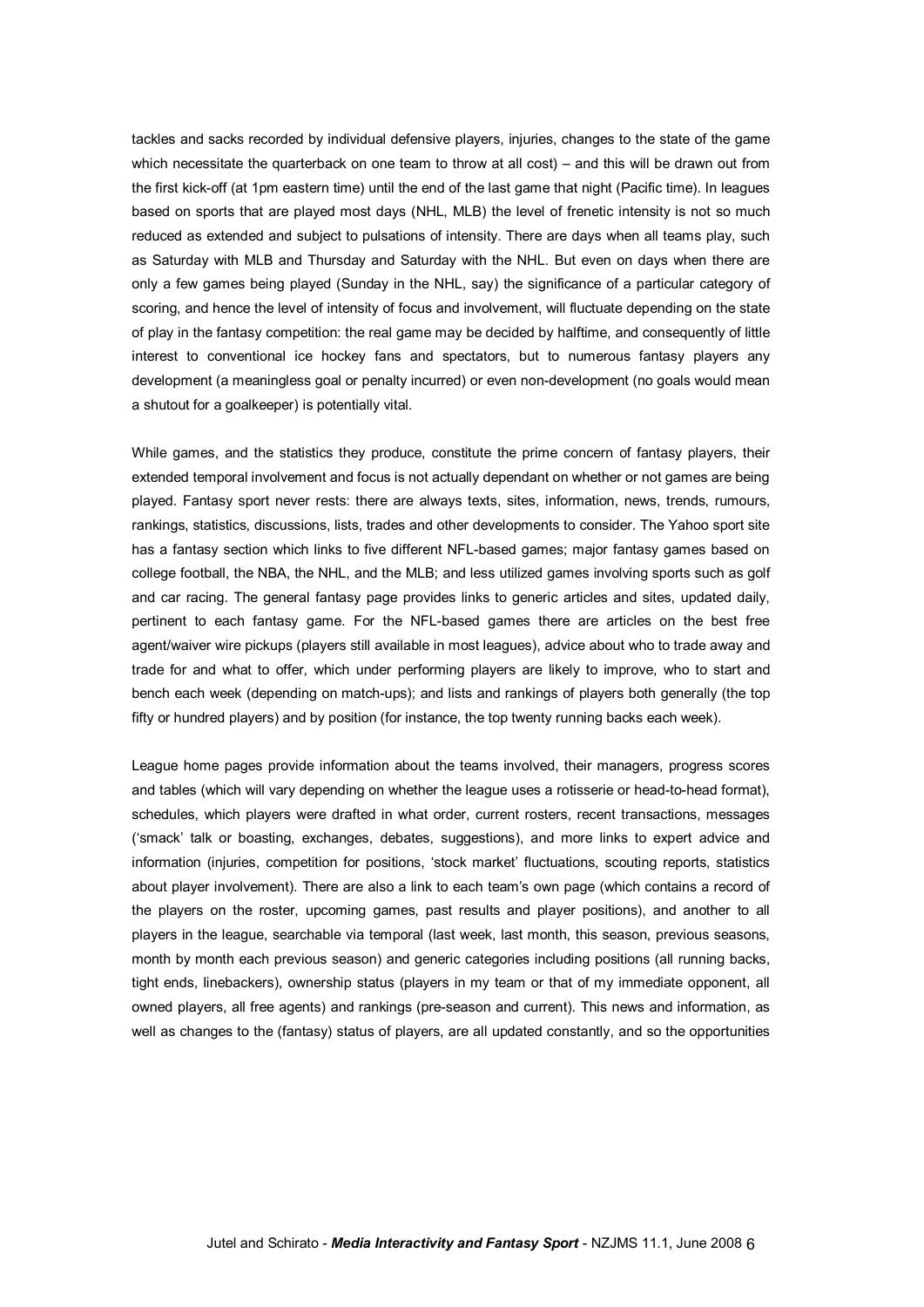to pull off a coup are not just confined to daytime hours: fantasy players who are willing to get up in the middle of the night can often be the first to gain access to much sought after free agents, thus improving their squads and gaining an advantage over rivals.

#### **Fantasy Sport: the World Turned Upside Down**

This carries over to practices and sites of television sports spectatorship: when managers watch an NFL game between Detroit and Dallas, for instance, they may be torn between wanting Detroit (whom they support) to win, while hoping that the Dallas running back on their fantasy team scores a couple of touchdowns. At this moment a gap is established up here between two largely antithetical ways of seeing, as Michael Silver, a Yahoo Sport columnist, identifies after an interview he conducted with the St Louis Rams quarterback Marc Bulger:

> Bulger … talked about the way fantasy football has changed fans' perspective, reasoning that if he lost a game while putting up big numbers, 'I guess if you throw for a lot of yards, to some people, it's not that bad of a loss.' To real competitors like Bulger, that's beyond annoying, and Sunday had a whole lot of that: Bulger (368 passing yards), the Bengals' Carson Palmer (401 passing yards, six touchdowns) and Johnson (11 catches, 209 yards, two TDs) and the Panthers' Smith (eight catches, 153 yards, three TDs) shined in defeat. I know all of these players well enough to be confident that they're all furious right now, even as their fantasy 'owners' rejoice (Silver 2007: 3).

Bulger may be looking at the same games as fantasy players, but the way he understands, narrativises and evaluates them, the criteria he uses, and what he considers correct and proper spectatorship, are of a completely different order to what is practised in fantasy sport. His way-of-seeing is predicated on a conventional or traditional notion of sports spectatorship, of the kind that characterized American and world sport from the time of college football games in the early part of the twentieth, where fans-as spectators entered into and invested themselves in a fantasy-driven relationship with the team, player or even the game itself. Like the ethos that pervades the field of sport, this form of identification isn't necessarily dominated by, or reducible to, winning and losing. Some fans are attracted to a club precisely because it has a history of being uncompetitive, or because something about its history has been transformed into cultural capital; the 'curse of the Bambino' doubtlessly worked this way for the Boston Red Sox, whose legions of fans are now in the curious position of having to come to terms with the fact that they are currently more successful than the rich and powerful – and much hated - New York Yankees.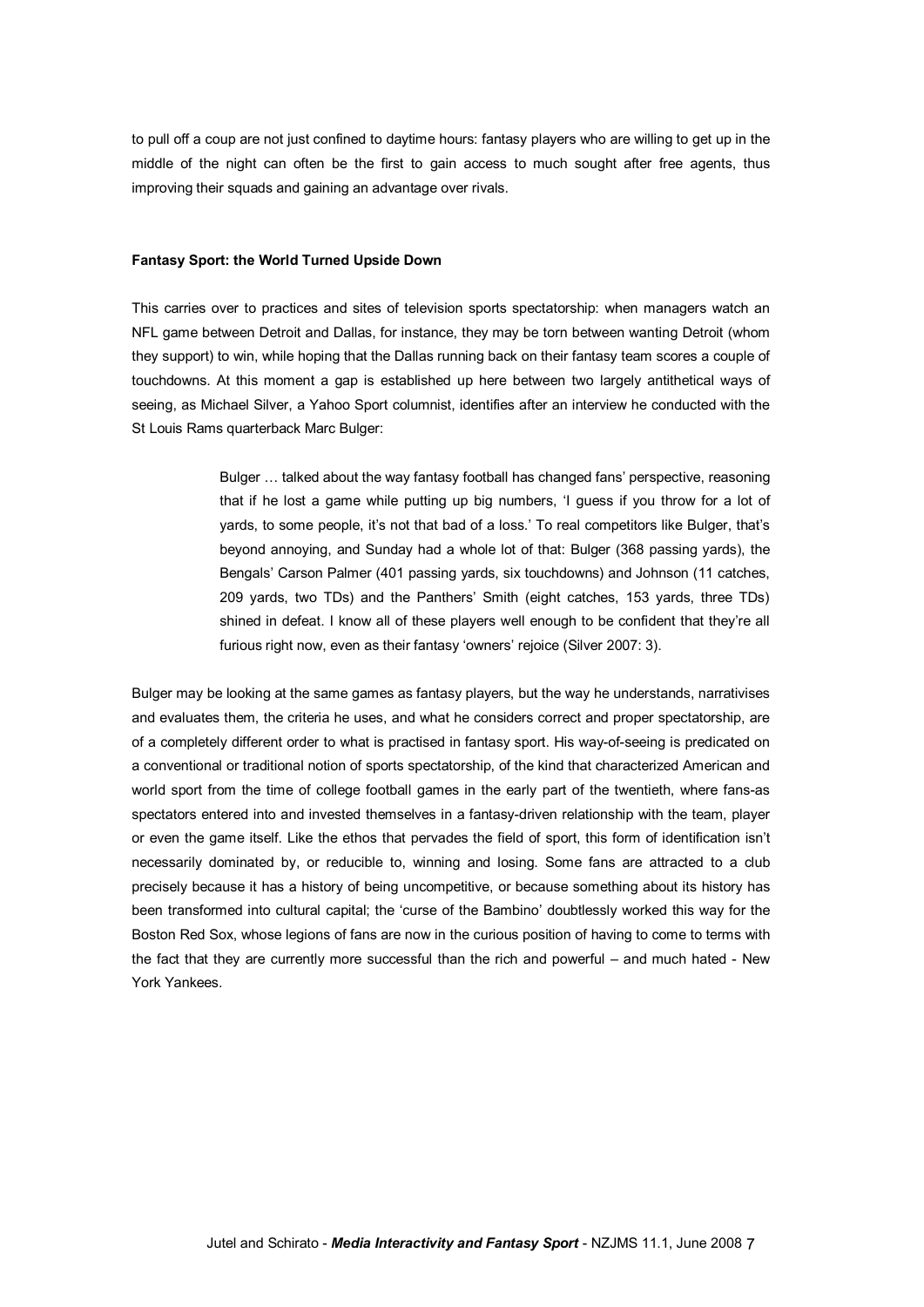Fantasy sport, on the other hand, is more or less incongruent with regard to the field of sport, and its values, logics and imperatives – media and business inflected, or otherwise. As Silver and Butler make clear, there is no necessary articulation between the performance of a team or player in a real sporting contest and fantasy. In fact the opposite can sometimes be true: if a NFL team is losing badly or even hopelessly, for instance, then its quarterback becomes potentially very valuable because he'll have to throw the ball on just about every occasion – and in the process inflate his figures and those of his wide receivers. The gaudy statistics produced by Palmer, Johnson and Smith, and referred to in the Silver article, testify to this; but there are far more egregious examples, where in fact players who have performed so poorly that they are in danger of losing their place in real sport play a positive and sometimes decisive role in fantasy contests. This disjunction is even more pronounced in those NFL fantasy leagues that attach a positive value to conventionally negative statistics, and where fumbles, dropped catches, incomplete passes and conceding points are celebrated like touchdowns.

## **Fantasy Sport: from Connoisseurs to Laymen**

People who take part in fantasy leagues are usually required to be highly knowledgeable, literate and enthusiastic sports fans, connoisseurs rather than laymen, who literally takes sport out of its world or field, and relocate it (players, teams, scores, activities) in an order and community of the literate. Shipman quotes Adam Slotnick of FoxSports to the effect that fantasy sport "is tremendously enjoyable and keeps many of us in touch to a greater extent than if the league never existed … the fantasy sports world is a world that bonds individuals together into groups with similar likes and dislikes … a family if you will' (Shipman 2003: 3-4). And he goes on to make the point that:

> Because of the length of a fantasy game – one sports season, so about six months – there is plenty of time for players who do not know one another prior to the season to interact and form lasting relationships. Since many leagues exist year-after-year with approximately the same set of players, these leagues can generate rivalries between players competing for the league championship as well as more sympathetic relationships between players near the bottom of their leagues (Shipman 2003: 4).

However the relatively exclusive status of fantasy sport is changing. Much like the rest of the field of sport, the growth in popularity of and participation in fantasy leagues has meant that:

> media companies recognize fantasy sports as potentially profitable, and … one popular fantasy-oriented Web site, Sandbox.com, enjoyed revenues of nearly \$7 million in 2000 after grossing just \$200,000 two years earlier. Other similar Web sites have been sold to investors for as much as \$20 million. CBS-owned SportsLine.com increased its profit by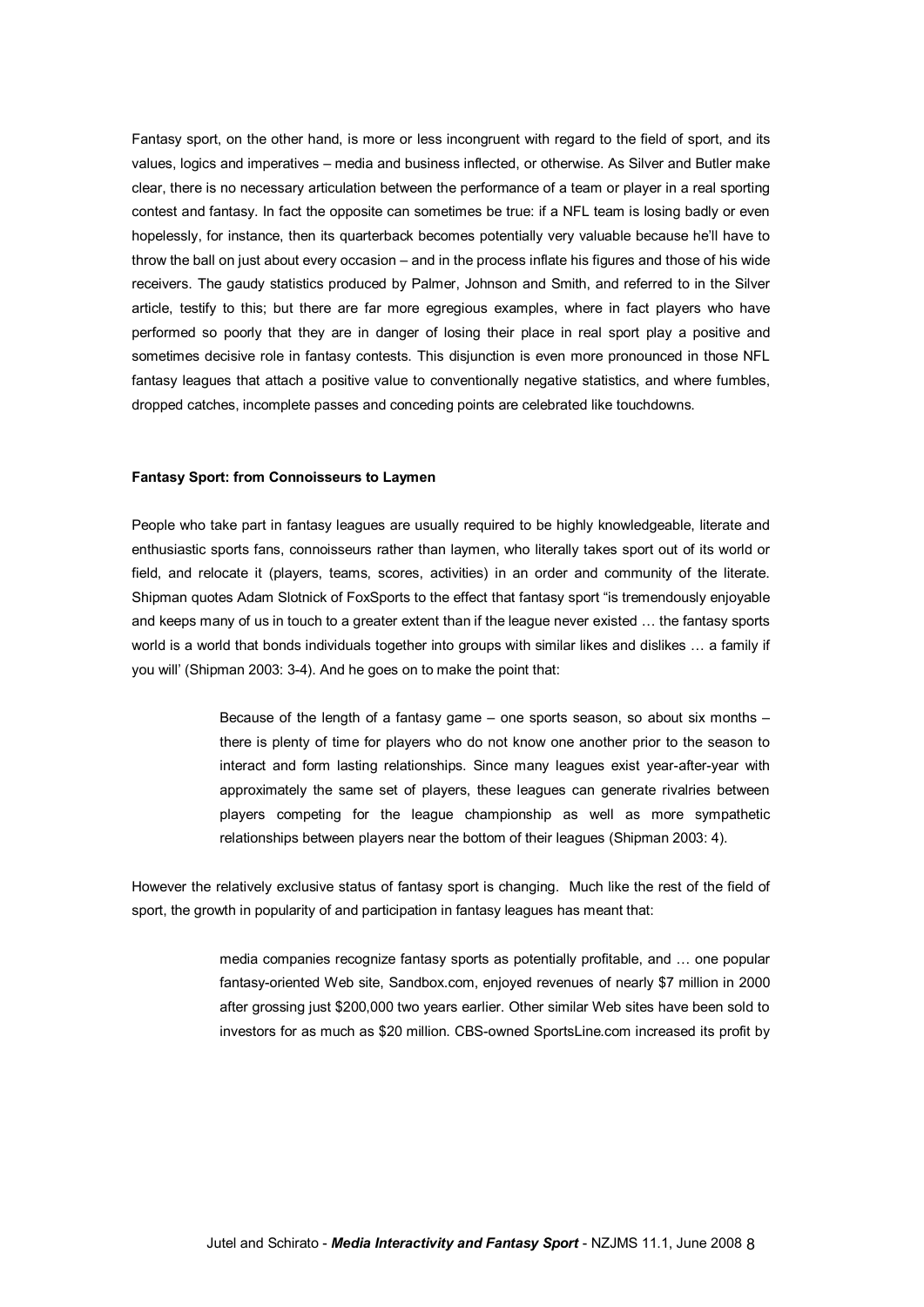more than one-third from 2002 to 2003 thanks to fantasy sports ... Overall, online media bring in an estimated \$500 million annually because of fantasy sports ... Corporate America has taken notice, too. Callaway Golf Company … launched a Fantasy Golf Challenge in … 2005 asking participants to … select golfers they believe will win predetermined match-ups. The top performers each week receive prizes such as golf balls, custom-made clubs, or golf vacations (Woodward 2005: 11).

This incipient split in fantasy sport is manifested and played out on the Australian Rules fantasy website 'FanFooty', which provides updated generic fantasy scores (based on the scoring regimes used by most popular competitions), but divides its screen space more or less evenly between statistical information (updates of scores, goal scorers, injuries, number of possessions, free kicks etc) on one side and fan comments on the other. The site is useful for experienced and literate fantasy players from small, established leagues because it provides continuously updated (every thirty seconds, approximately two minutes behind real time) detailed match statistics that can be translated into any scoring format, no matter how esoteric. These fantasy players are probably present as visitors – simply because there is no other comparable service available for fantasy AFL. They are present as absences, however, from the accompanying 'Fan comments' section, which is almost entirely made up of neophytes playing the bigger, more recent, and simplified mainstream fantasy leagues. This is clear for three main reasons. First, their comments often specifically reference the leagues ('Supercoach', "Dreamteam') that they are playing in, along with those particular scoring and transaction regimes (trades, player values, etc). Second, these leagues are marked by multiple, rather than specific, ownership of players (anyone playing in the 'Dreamteam' league can own the same player if they're willing/able to accommodate his monetary valuation within the general budget), and discussions often revolve around the advisability of adding a player, and the likely changes to his value based on statistics from the current game.

Perhaps the most significant indications of their status, however, can be found at the level of literacy and strategy. Generally speaking fantasy sport players tend to watch more sport than other fans (Woodward 2005: 13), so most participants will be relatively literate with regard to the sport on which fantasy league is based. With fantasy competitions, however, neophytes will make strategic decisions that are naïve or even illiterate, such as presuming that ability and cultural capital necessarily translates from, and is comparable across, real and fantasy sport domains. In their study of strategic decision-making in online fantasy basketball games Brian Smith et al (2006) concluded that "It was apparent that domain-specific knowledge use differed between novice and expert players" (Smith et al 2006: 354). One obvious point of differentiation was what they referred to as the "recognition heuristic", which in fantasy sport "translates into choosing athletes by virtue of name recognition" (Smith et al 2006: 354). They found that inexperienced fantasy players were more likely: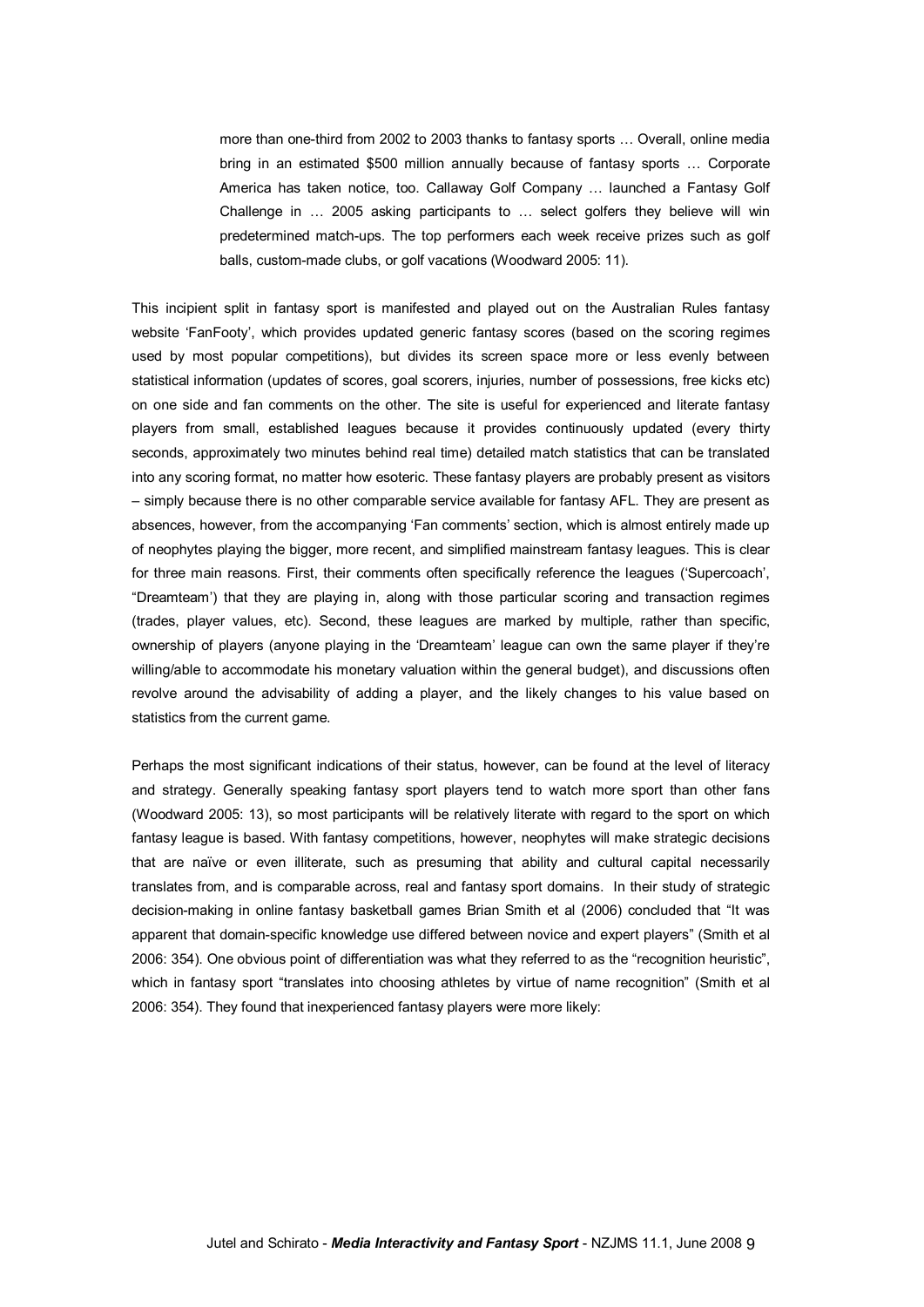to create their teams using the recognition heuristic. Experienced players are able to use additional knowledge to choose athletes. Indeed, some players explicitly stated that they did not rely on name athletes when building their teams … Some players simply choose athletes from their favorite NBA teams without considering their statistical performances. For instance, Houston Rockets fans might always select players from that team out of sheer devotion rather than looking closely at statistics to find athletes who might accrue higher points totals ... Such decisions are primarily based on loyalty to a city/team ...<br>Recognition and team loyalty strategies are most likely to be used by novices (Smith et al 2006: 354).

The other form of strategic illiteracy found in the actions and discourses of novice players, frequently manifested on the 'FanFooty' discussion facility, is a lack of consideration of time and context. The participants who drop and add, praise and dismiss, and trade and acquire players 'on the spur of the moment', so to speak, are taken in by statistical aberrations and display a lack of understanding of context: a player may appear to be performing poorly in a game, but in terms of wider statistical information that performance may need to be re-evaluated if, for instance, it happened while playing against a good defensive team that consistently limited opponents scores. In short, the actions and discourses of these neophytes are, yet again, largely commensurate with Bourdieu's characterization of the sport fan-as-layman who is "drawn to the search for the 'sensational', the cult of obvious feats and visible virtuosity" (Bourdieu 1991: 364).

# **Conclusion**

There is a strong continuity between fantasy sport and interactive new media sport, but there are also several crucial differences. First, while they are both informed by the same basic characteristics (bringing the audience into the activity, a hystericizing of spectatorship), in fantasy sport they operate in a manner that is more accentuated, pervasive and intense. Interactive websites and television allow audiences to become part of the spectacle/event (as commentators and analysts, articulating the voice of the fan group), and to make personalised decisions about how and what they will watch (game choices, multi screen options, camera angles, zoom functions etc). Fantasy sites and games not only move audiences/participants into the activity of real sport: to a large extent the game/sporting league, its players and their statistics function as the material on which the fantasy competition is based. In other words, while the principle of interactivity generally produces audience activity as complementary with regard to sport, with fantasy sport the original event is entirely vampirised.

Secondly, the same distinction applies to the issues of spectatorship and visual regimes. Although interactive television disposes spectatorial vision to look intensely, all the time, from every angle, at as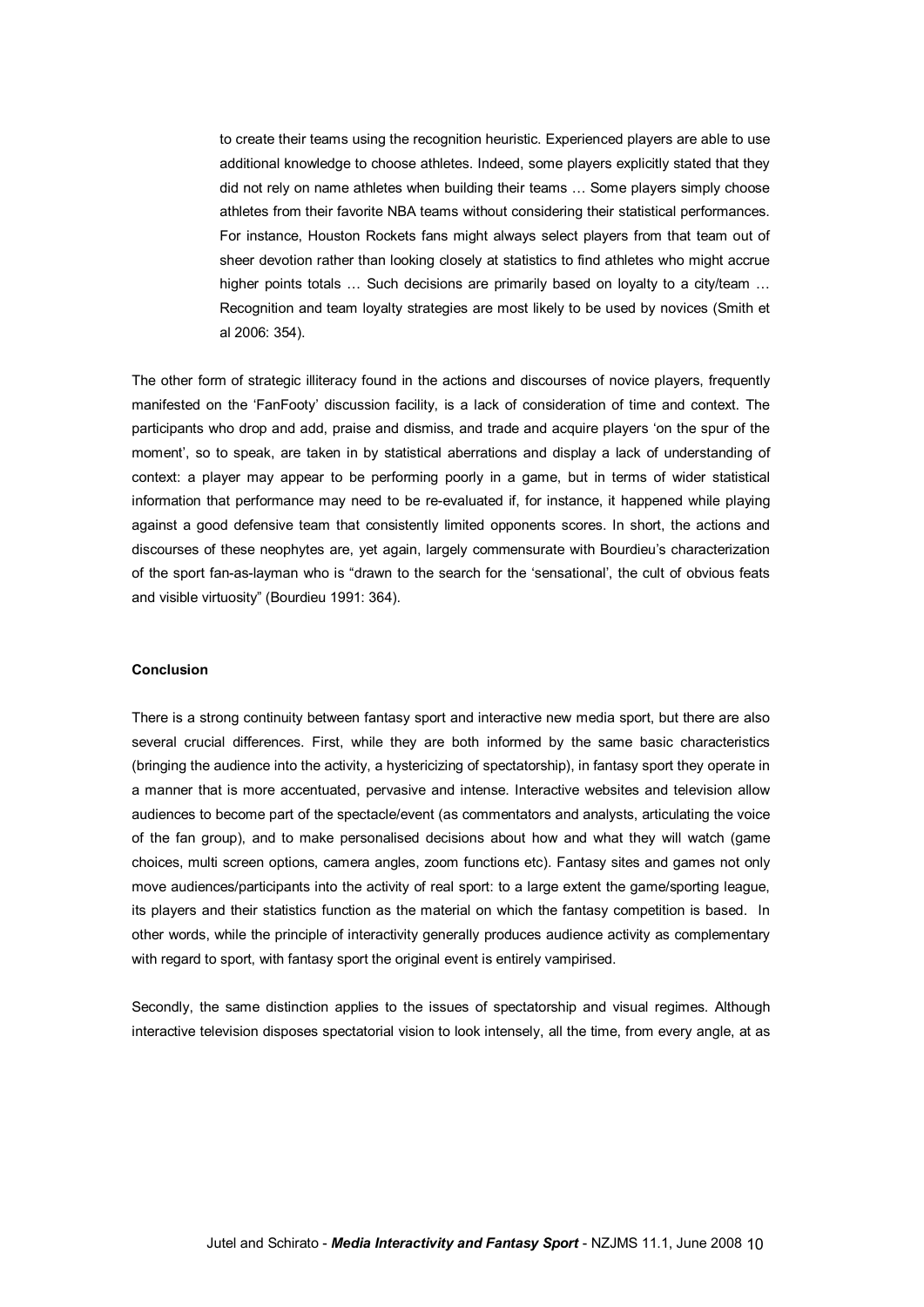many incidents and activities in as many games as possible (theoretically in an attempt to increase the productivity of vision and to identify more detail and significance), in the end there is still a (visual) identification that binds the audience to the field of sport and its events. In other words, the self that is smuggled into the field of vision remains within the traditional role of the fan watching sport – even if the picture is now enlarged to include not just the event as visual object, but also the fan watching the fan watching (and to some extent, contributing to or even making) sport. There is certainly some kind of visual enhancement at work here. Technology not only disposes and facilitates continuous mobile vision, it also foregrounds watching as an active and productive process: the game that I watch is marked with and produced out of my work, my choices, my literacies. But I watch and enhance that sporting event largely within its own parameters and logics. This is not the case with fantasy sport: when I watch a NFL game as a fantasy sport manager the issue of what is significant or not is displaced from any conventional NFL regime or context. A two yard gain made by a running back, for instance, may be completely inconsequential as far as the state of the specific game is concerned, but it goes somewhere else, and becomes something else, in thousands of fantasy leagues. Moreover, the identity of that running back is extracted from the NFL team and taken to and spread, at a virtual level, just as widely. His affiliation with Detroit or Dallas is not irrelevant, but it is now largely intertextual: it functions, not with regard to itself, but as a trace (this is where he came out of when I drafted him) and a context (the team emphasises the passing game, so this running back will have limited value in fantasy leagues).

The third and most crucial difference between the two areas is tied up with the functional relationship new media interactivity and the distinction Bourdieu makes between audiences as 'connoisseurs' and/or 'laymen'. We suggested, at the beginning of this essay, that the media's attempts to widen audiences for media sport means taking the sporting event "to a public very imperfectly equipped with the specific competence needed to decipher it adequately" (Bourdieu 1991: 364). Media interactivity, in this context, has a number of important functions, all of which are designed to keep that wider audience attentive and interested, specifically in the face of 'violence and confusion'. As well as the obvious advantage of providing pedagogical tools and advice (visual and scriptural), interactivity provides the laymen with both the illusion of literacy-via-participation, and the ability to navigate away from the chaotic in order to settle on and enjoy what is known, understood and appreciated by the layman. Literacy-as-participation takes the form of the website inviting you in, as a participant and equal, 'one of us', and a member of the field (fan, analyst, spectator, enthusiast). The fact that the general viewer comments and contributions to the BBC website are completely inane and superficial only helps to naturalize that sense of belonging, since there is nothing (no performance of acuity, no opportunity for the highly literate to articulate literacy) to mark out or distinguish one contribution ('Great goal') from another ('We need to hang on'). Similarly with interactive television, what is offered, and is of particular value, to the neophyte is the performance and illusion of control – I may not understand particularly well what is happening, but I can make the game up to suit myself. This interactive facility also caters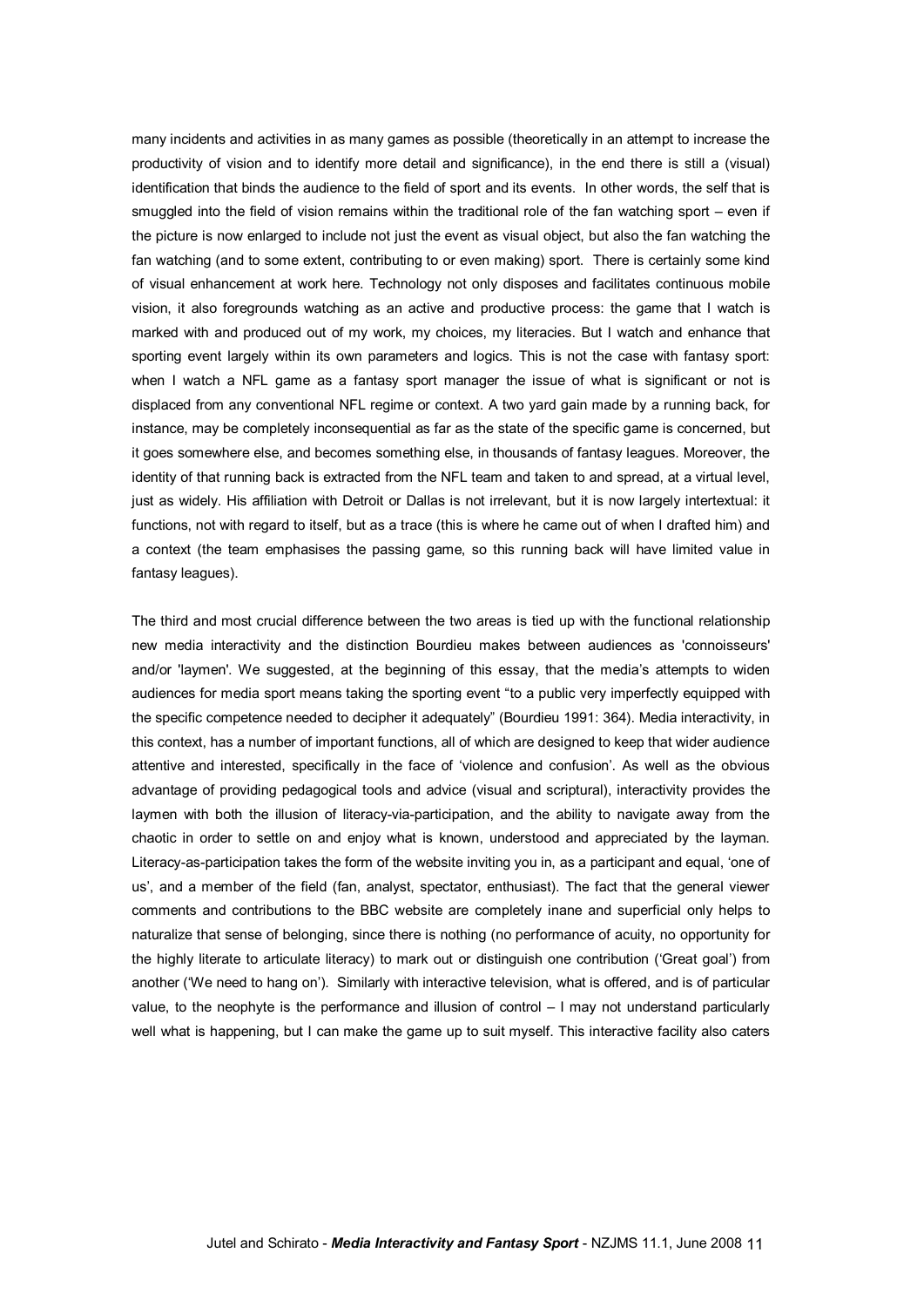to the inattentive viewer: if 'nothing is happening', they can switch from one game to another, split and re-split screens, or follow specific players until something appears or happens that appeals to them.

Fantasy sport constitutes a form of play-as-escape from what many connoisseurs of sport doubtlessly consider sport (both interactive and otherwise) has become (a commercialised, trivialised and hyperbolised media spectacle). However this form of escape that is increasingly being played out in and through the technologies and spaces of the media-as-business: consequently, fantasy sport is becoming mainstream, with large public and simplified public leagues, fantasy sport conventions and a Hall of Fame (Zillgitt, 2000: p. 1). In order to increase participation one-click fantasy games are being developed "that call for one or two minutes a day as opposed to the research needed to stay up on day-by-day fantasy leagues" (Passan 2006: 2). And a legal battle is taking place between fantasy sport providers and sport leagues over the requirement that the former pay licence fees to use statistics (Passan 2006: 1). All this points to "the transmogrification" of fantasy sport "into just another business" (Passan 2006: 2), aimed increasingly at the layman rather than the connoisseur.

# **Notes on the contributors**

Thierry Jutel lectures in Media Studies at Victoria University, Wellington. He is currently completing a book on contempary cinema.

Tony Schirato is a Reader in Media Studies at VUW. His most recent book is *Understanding Sports Culture.*

# **Bibliography**

Baudrillard J (2003) *The Consumer Society* Sage London BBC: Introduction to 606 (2008) http://news.bbc.co.uk/sport2/hi/606/5255800.stm Bourdieu P (1991) 'Sport and Social Class' in Mukerji C & Schudson M (eds) *Rethinking Popular*  Culture (357-73) University of California Press Berkeley Crary J (1998) *Techniques of the Observer* MIT Press Cambridge Crawford G (2005) *Consuming Sport: Fans, Sport and Culture* Routledge London Horne J et al (1999) *Understanding Sport* Routledge London Isidore C (2003) 'The Ultimate Fantasy – Profits' *CNNMoney.com*